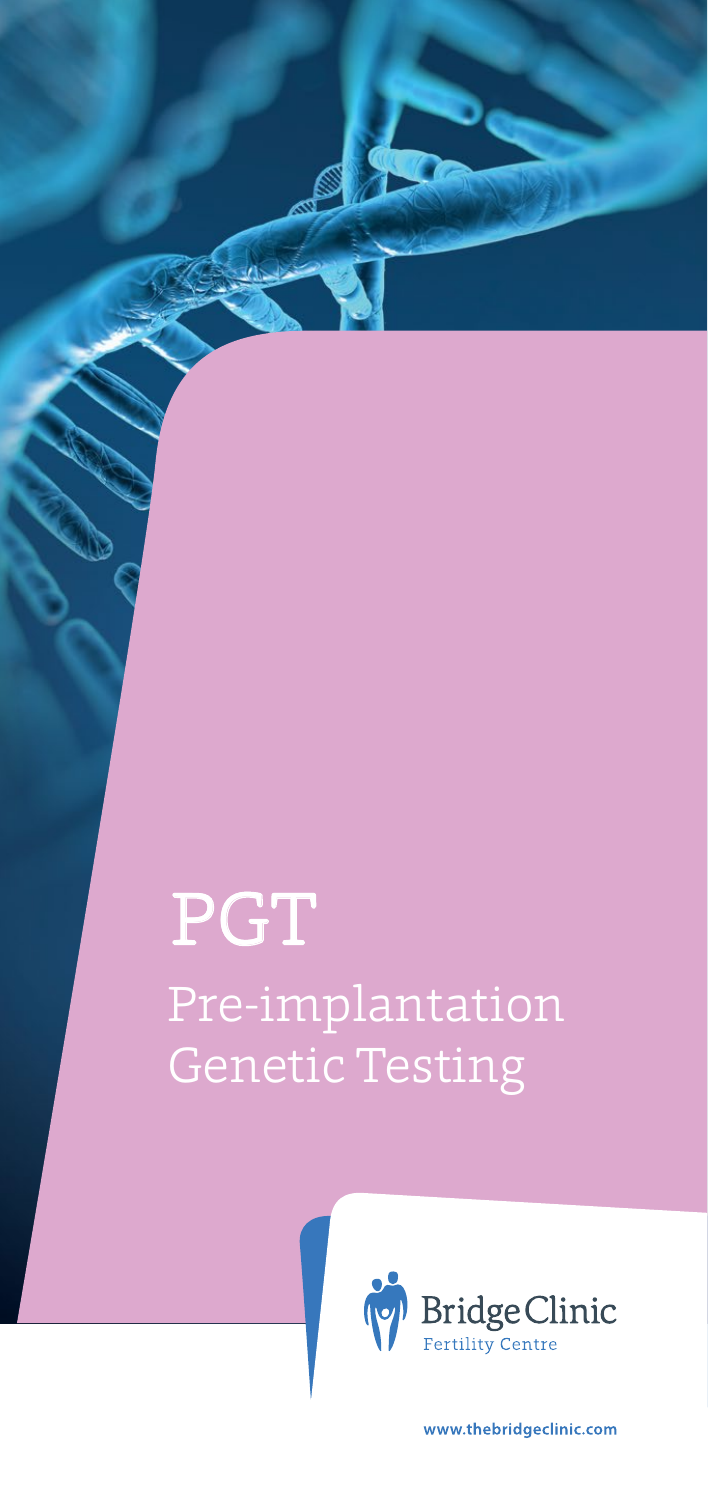### Preimplantation Genetic Testing - Everything you need to know

*Having a healthy baby is something all parents hope for. But, what if you could go even further than that? What if you could help ensure the health of not only your child, but your child's children and many generations to follow?*

At Bridge Clinic we offer couples who are undergoing IVF treatment for fertility reasons, or couples who prefer to undergo IVF treatment for the option of having their embryos thoroughly examined for specific gene mutations or chromosomal abnormalities, the option of Preimplantation Genetic Testing (PGT) formerly know as Preimplantation Genetic Diagnosis (PGD) and Preimplantation Genetic Screening (PGS).

Known in short as PGT, tests are performed on early (day 3 – 5) embryos prior to implantation and pregnancy. Offering specialists the opportunity to examine far beyond the superficial appearance of an embryo, PGT is increasingly being used at fertility institutes around the globe to help couples have healthy babies, no matter what challenges they face.

The method has also been found to dramatically improve the chances of a successful IVF pregnancy. Since PGT is newly available in Nigeria, many couples undergoing IVF may not be familiar with the procedure and its benefits.

Over the next few pages we'll aim to answer a few of your most pressing questions.

### What is PGT?

PGT is a sophisticated reproductive technology used in conjunction with IVF treatment to test early embryos for specific genetic conditions. Many diseases, such as sickle cell anemia, cystic fibrosis and Tay-Sachs, are caused by a specific gene mutation. This is where PGT comes in to determine which embryos are carriers for such diseases and which are not.

It was first introduced to the medical world in the early 1990s by Dr Alan Handyside and colleagues. It was targeted at couples who had a high risk of transmitting genetic diseases to their offspring.

The process requires In Vitro Fertilisation (IVF) to obtain a number of oocytes or embryos for evaluation. Studies have shown that PGT cycles are most successful when implemented on 8 or more embryos, with at least 5 graded good quality by the embryology lab.

The process involves removing cells (trophectoderm) not destined to form the baby from a day 5 (blastocyst) (trophectoderm biopsy) and the cells which is a representative of the embryo is sent for genetic analysis.

Apart from selecting embryos without a genetic disorder, PGT also increases the chances of successful pregnancy.

### PGT Definition:

A process which allows parents to have the option of detecting potential defects in an embryo before transfer.



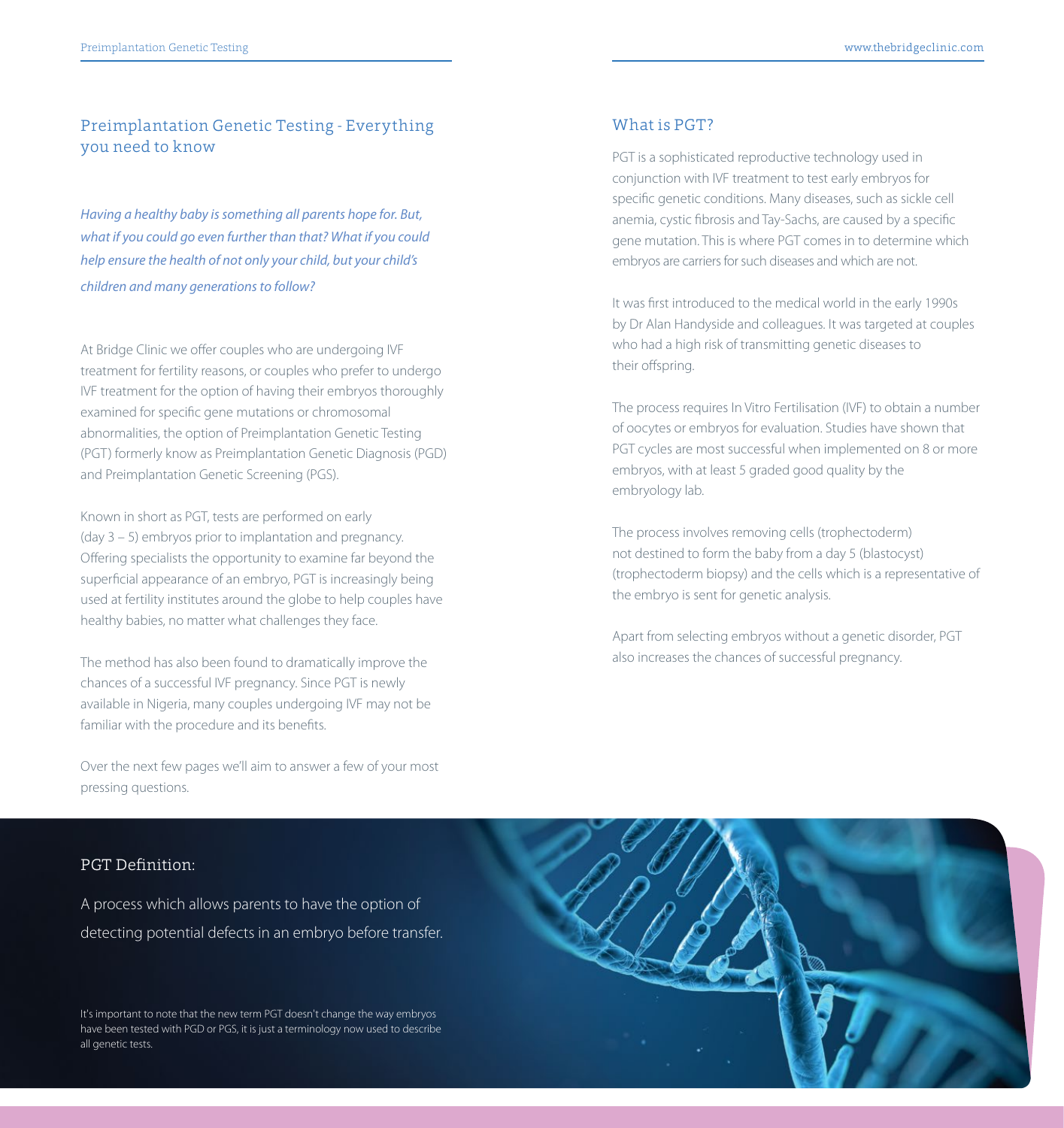Preimplantation Genetic Testing www.thebridgeclinic.com ridge www.thebridgeclinic.com ridge www.thebridgeclinic.com



On the day of embryo transfer, I was nervous as usual but with the team of doctors I was privileged and lucky to have, it went without a hitch. Two weeks later I had a positive pregnancy test and I couldn't believe it. The most amazing thing was seeing my baby's heart beat on the first scan. It's an indescribable feeling.  $\bigcirc$ 

### What is PGT?

At Bridge Clinic, PGT is an important treatment option for couples who are undergoing IVF treatment for fertility reasons or couples who prefer to undergo IVF treatment for the option of having their embryos thoroughly examined for specific gene mutations or chromosomal abnormalities.

There are 3 types of Preimplantation Genetic Testing (PGT);

- $\bullet$ PGT-M
- PGT-A
- PGT-SR

### What is PGT-M?

PGT-M (PGT- Monogenic/Single Gene Disorders) formerly known as Preimplantation Genetic Diagnosis (PGD) is a sophisticated reproductive technology used in conjunction with IVF treatment to test early embryos for specific or single gene disorders. This treatment is important for couples that have a history of genetic disease which can be passed down to the child e.g., Sickle cell aneamia, cystic fibrosis, beta-thalassemia, etc.

### What is PGT-A?

PGT-A (PGT-"Aneuploidy") formerly known as PGS is now used to describe screening embryos for sporadic chromosome abnormalities. The process is used to test embryos by counting the 46 chromosomes in order to detect an additional or missing chromosome(s) ("aneuploidy"). Normal embryos are usually the most likely to implant and result in a successful pregnancy. The screening helps to reduce the chance of having a child with extra or missing chromosomes, such as Down syndrome, Turners syndrome, Patau's syndrome, Edward's syndrome, abnormal sperm parameters etc.

### What is PGT-SR?

PGT-SR (PGT- "Structural Rearrangements") formerly known as PGD for chromosomal translocations (balanced or unbalanced) or inversions is used to test embryos for chromosomal abnormalities and also abnormal chromosomal positions and rearrangements. It is recommended for couples with recurrent pregnancy loss as well as a history of recurrent failed IVF/implantation and also for couples whose female partners are 35 years and above.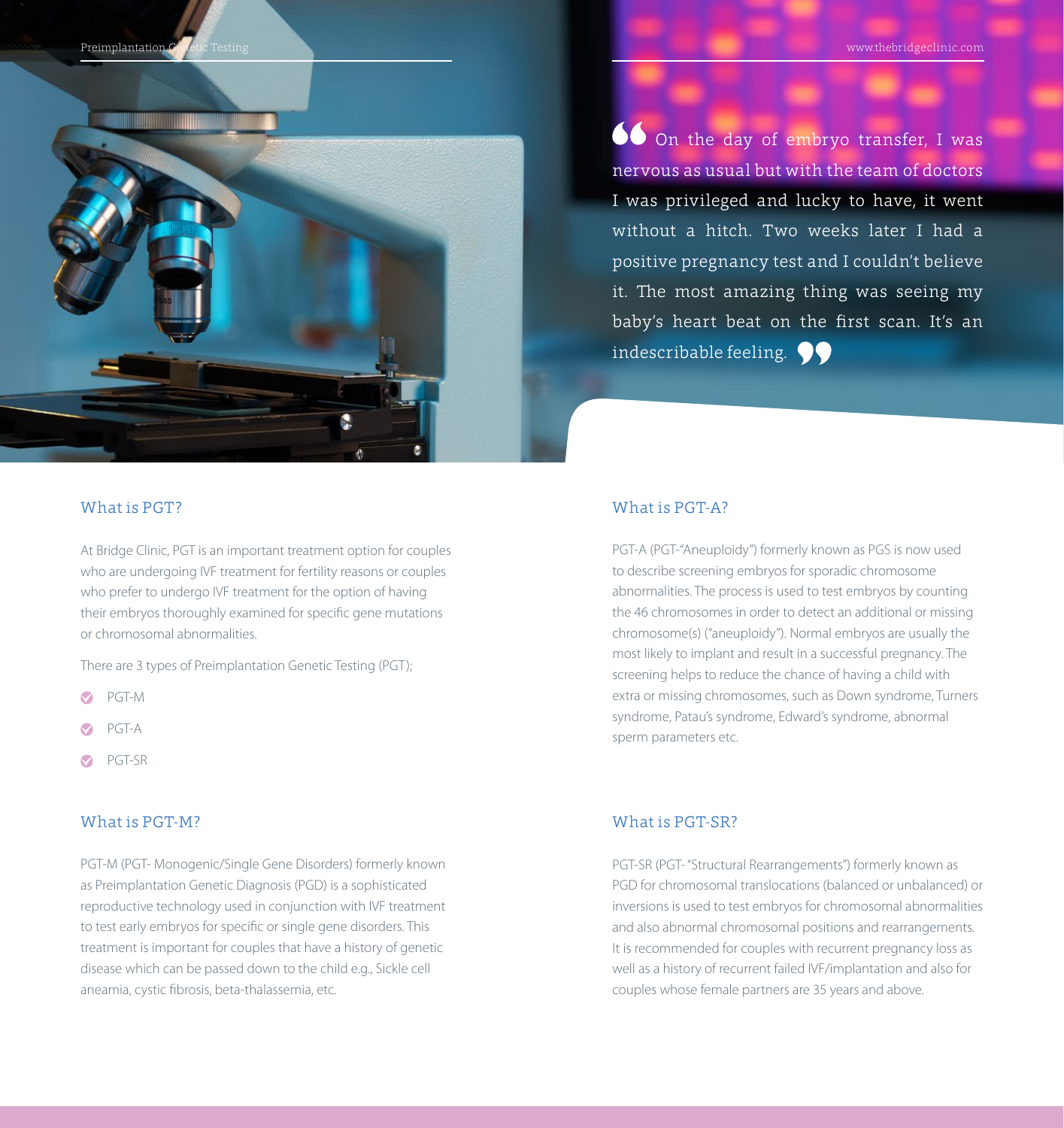### Difference between PGT-M and PGT-A?

PGT-M (PGD) is often confused with PGT-A (PGS), however the two processes are implemented to establish entirely different results. PGT-M as described tests for SPECIFIC genetic conditions, whereas PGT-A tests for OVERALL chromosomal normalcy in embryos. In other words, PGT-M is ideal for prospective parents who have a specific genetic condition they do not want to pass to their offspring.

### Benefits of PGT-A

- It can be used to test for more than 100 specific genetic conditions
- Miscarriage rates following PGT for chromosomal screening are far less than with standard IVF
- Since the procedure is performed before implantation, couples may feel more comfortable with deciding whether or not to go ahead with the embryo transfer, should results not be favorable
- The procedure enables couples who may be at risk of passing genetic conditions to their children the opportunity of pursuing biological parenthood, which they may not have done otherwise
- Offers the option of family balancing and gender selection
- It is also useful for eliminating sex-linked hereditary diseases
- Women over the age of 35 years ⊙
- Women who have experienced recurrent miscarriages
- Severe male factor infertility

### Who can benefit from PGT-M (PGD)?

- Carriers of single gene disorders
- Couples with specific chromosomal disorders in their family history
- Couples that are carriers of sex-linked genetic disorders
- Parents who have a child with a serious genetic condition, but want to get pregnant again

### Who can benefit from PGT-SR (PGD for chromosomes translocations)?

- Women over the age of 35 years
- Women who have experienced recurrent pregnancy loss
- Women who have experienced repeated IVF and implantation failures.
- Couples with history of chromosomal balanced and/or unbalanced translocations or inversions

PGT is increasingly being used around the globe to help couples have healthy babies.

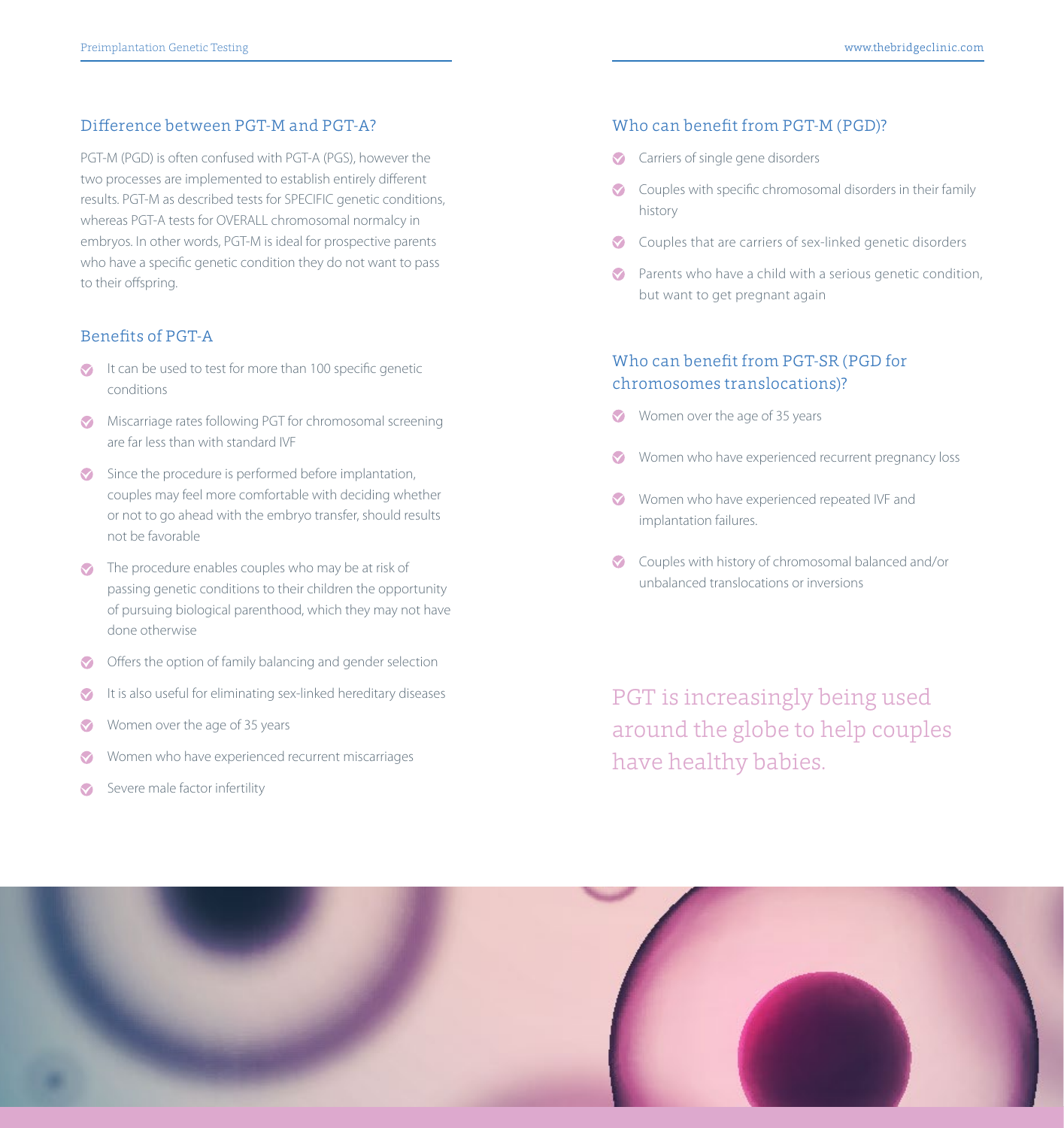### What does the PGT procedure entail?

The process starts off with patients undergoing controlled ovarian stimulation, which is a standard part of any IVF cycle.



### PGT analysis of chromosomal abnormalities

Cells from the embryo biopsy are carefully analysed to distinguish embryos with problems (to be discarded) from genetically or chromosomally normal embryos (for transfer and implantation). The process helps to achieve more pregnancies, reduce the number of miscarriages and reduce the number of children affected by genetic disorders.

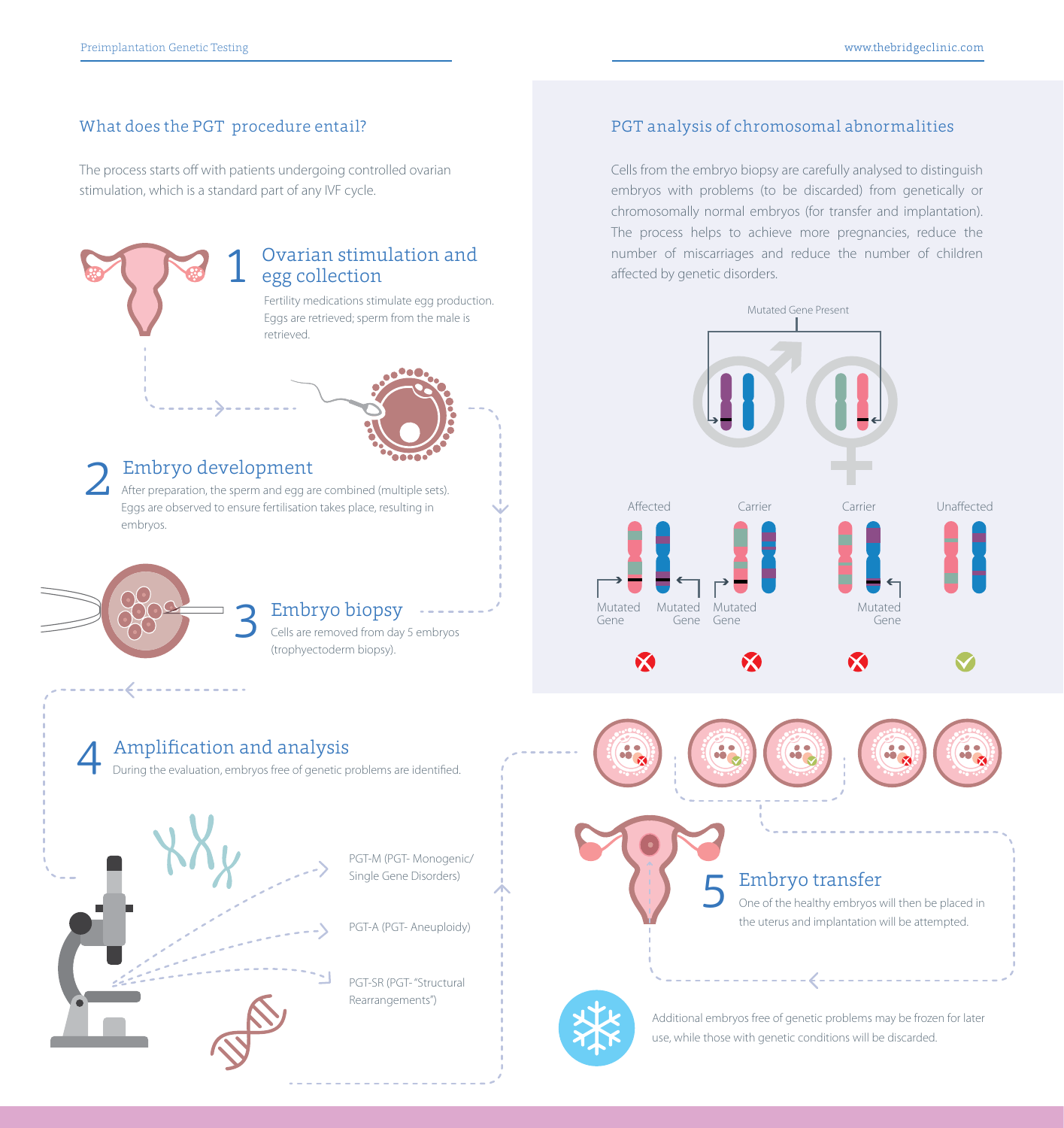### What are the diseases and conditions that can be detected through PGT?

PGT is used to test for more than 100 genetic conditions. At Bridge Clinic, we are currently able to test for the following 13 disorders and chromosomal abnormalities:

### *Galactosemia*

This rare genetic metabolic disorder affects an individual's ability to process the sugar known as galactose properly. There are three different types of galactosemia, with galactosemia type I being the most common and the most severe. Complications of galactosemia include liver damage, premature ovarian insufficiency, speech difficulty and intellectual disability.

#### $\bullet$ *Sickle cell anaemia*

Sickle cell disease (SCD), as it is also known, is a serious genetic disorder affecting the red blood cells that carry oxygen throughout the body. People who suffer from SCD carry abnormal haemoglobin in their blood, causing the red blood cells to take on the form of a sickle, instead of the usual disc shape. The red cell sickling compromises oxygen delivery causing severe pain known as pain crises. Over time it also results in organ damage, causing harm to a person's spleen, brain, eyes, lungs, liver, heart, kidneys, penis, joints, bones, or skin.



Sickle cell disease prevalence in Nigeria is between 20% and 30% resulting in about 2% of the population directly affected by it. Those individuals who suffer from severe effects of SCD end up dying before they reach reproductive age.

#### $\bullet$ *Cystic fibrosis*

People affected by cystic fibrosis have a defective gene that causes a thick build-up of mucus in the lungs, pancreas and other organs. They are prone to lung infections and need to work closely with healthcare professionals to steer clear of germs as much as possible. The build-up of mucus in the pancreas can stop the absorption of food and nutrients, causing malnutrition.

#### *Glycogen storage disease*  $\blacktriangledown$

Glucose is a large energy source for the body, stored in the form of glycogen. It is released into the blood as needed with the help of special proteins called enzymes. When a person has glycogen storage disease, they have genetically defective enzymes that cannot successfully perform the tasks of controlling the change in sugar levels. Symptoms may include poor growth, muscle cramps, low blood sugar, a greatly enlarged liver and a swollen belly.

#### *Polycystic kidney disease*  $\bullet$

Polycystic kidney disease causes numerous fluid-filled cysts to grow in the kidneys. If too many cysts grow or they become too big, the kidneys can become damaged. Most people don't develop symptoms until they are 30 or 40 years old and these include back pain, blood in the urine, frequent bladder or kidney infections and high blood pressure.

#### *Familial hypercholesterolemia*  M

Familial hypercholesterolemia (FH) is a genetic disorder characterised by high cholesterol levels, specifically very high levels of low-density lipoprotein, known as 'bad cholesterol' in the blood. This can cause cardiovascular disease to manifest at a young age.

### *Haemophilia*

This sex-linked recessive genetic disease is more likely to occur in males than in females and impairs the body's ability to control blood clotting. While there is a common perception that those suffering from haemophilia can bleed to death from a small cut or scratch, the truth is that most bleeding actually occurs internally, into muscles and joints. It is not always clear what causes bleeding.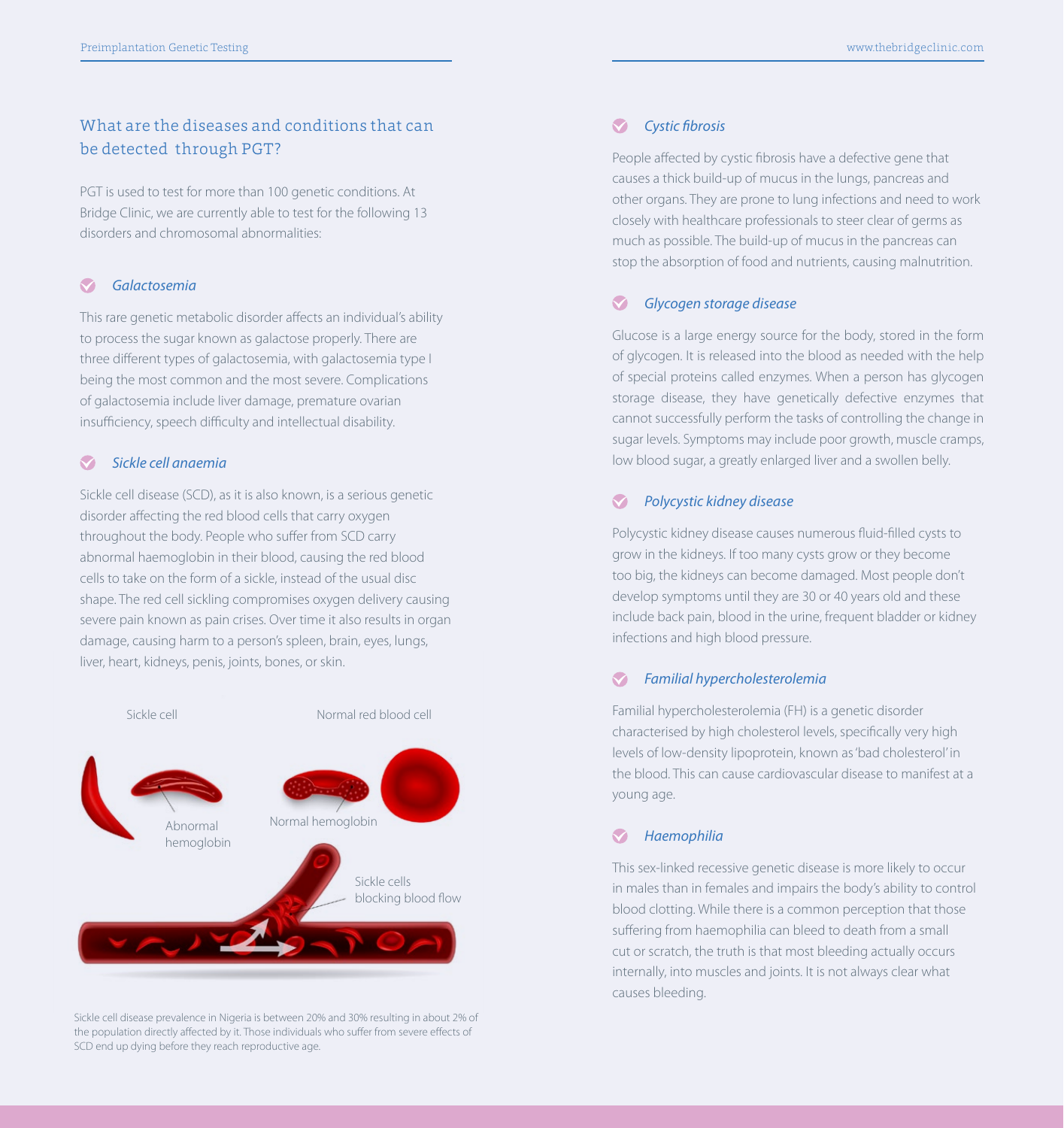#### $\bullet$ *Duchenne muscular dystrophy*

This rare x-linked disease affects around 1 in 3,600 boys. It causes muscle degeneration, starting in the legs, then progressing to the arms, neck and other areas, mostly ending in premature death.

#### *Turner's syndrome*  $\bullet$

This genetic disease affects females exclusively and is caused by a missing or partially missing X chromosome. Signs and symptoms of the disease vary, but in most cases persons affected will have a short, webbed neck, a low hairline, short stature and swollen hands and feet at birth. Women who suffer from Turner's syndrome are typically without menstrual cycles, do not develop breasts and are unable to have children.

#### $\bullet$ *Klinefelter Syndrome*

Klinefelter syndrome is a genetic condition that results from the presence of an extra copy of the X chromosome in males. One of the main effects of the syndrome is stunted testicular growth and low sperm production. It is often not diagnosed until adulthood.

#### *Hypophosphatemic rickets*  $\bullet$

This disorder is related to low levels of phosphate in the blood. Phosphate is essential to the formation of bones and teeth. The condition is often picked up in early childhood and signs and symptoms vary greatly from one person to the next. In the most severe cases, growth is stunted and bone abnormalities occur. The most noticeable of these abnormalities would be bowlegs or knock-knees.

#### $\bullet$ *Down syndrome*

Perhaps the most recognisable chromosomal abnormality, Down syndrome, is caused by the presence of a third copy or partial third copy of chromosome 21. Symptoms and signs of the condition include small stature, an upward slant to the eyes, low muscle tone and mild intellectual disability. It is not hereditary and the extra chromosome occurs by random chance.

### *Edwards' syndrome*

This condition is caused by the presence of an extra copy of the 18th chromosome, or part thereof. It is considered a very serious condition disrupting a baby's development in the womb, with many cases ending in miscarriage or stillbirth. Babies who are born with the condition rarely survive longer than one year of age.

### PGT and sex selection

Before conception, preimplantation genetic testing (as part of IVF) can not only help to identify genetic defects within embryos, but also to determine the sex of the embryo, giving parents the option to choose the sex of their child.

Some people find this disconcerting as it approaches the subject of designer babies, that is, when embryos are genetically modified, not for medical reasons, but purely for desirable traits.

Morally, individuals are quite divided on the topic of interfering with embryos and ethically the world is conflicted in terms of allowing or prohibiting procedures which modify embryos for numerous reasons, however potentially beneficial for parents and unborn children.

Nevertheless, in the medical field, PGT and prenatal sex discernment is predominantly associated with preventing sex-linked genetic disorders (among many other diseases) as opposed to choosing one sex over the other.

### Are there any medical drawbacks to PGT?

The risks of PGT treatment are similar to those of conventional IVF. These include ovarian hyperstimulation syndrome, multiple pregnancies and increased birth defects not related to genetics.

There is a very slight chance that embryos could be traumatised by the biopsy procedure – particular for day 3 embryos that only have a total of 8 cells in their makeup. As technology advances, however, the risk of this happening decreases.

As with any new technique or technology, there is still much to learn, therefore testing may not be 100% reliable and conclusive.

PGT is also not able to test for ALL possible genetic diseases or disorders, which means you are not guaranteed of having a healthy baby.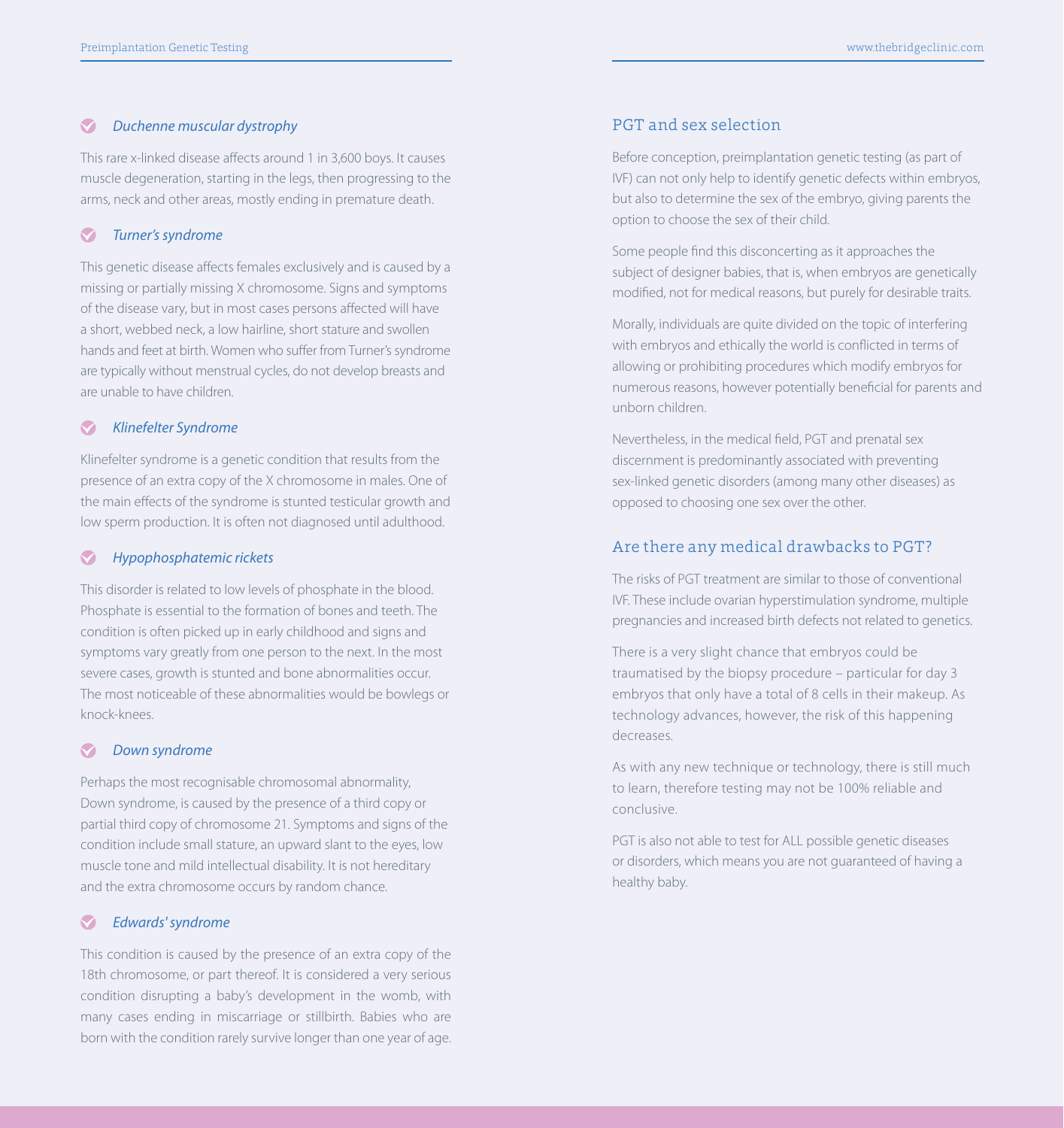### PGT at Bridge Clinic

In an effort to stay abreast of international medical innovation, Bridge Clinic offers all the types of PGT as a specialized service forming part of our Advanced Care.

Our affiliation with IVF Centers Prof. Zech in Austria and reputable genetic institutions ensures that our physicians are fully trained internationally and remain at the cutting edge of new technology and procedures in the field of genetics

It also ensures that our patients don't need to search for help beyond the borders of Nigeria in their pursuit of providing a healthier life for their future family.

PGT is currently available at the Bridge Clinic Fertility Centre in Oduduwa Way, Ikeja, Lagos.

Genetically or chromosomally normal embryos are selected for transfer, reducing the risk of conceiving a child affected with a known genetic disease and may increase the chance of a successful implantation and pregnancy.

### More information

To find out more about Preimplantation Genetic Testing or any of our other fertility related services at Bridge Clinic Fertility Centre, please get in touch with us.

- Book a consultation with any of our renowned ⊕ fertility specialist online at: www.thebridgeclinic.com Phone our Call Centre: 01 631 0092 WhatsApp: 0810 460 7791
- Chat to one of our friendly personnel on our  $\bigcirc$ website by opening an Online Chat window
- $\boxtimes$ Email us at enquiries@thebridgeclinic.com
- Walk in at any of our clinics in Lagos,  $\odot$ Port Harcourt or Abuja